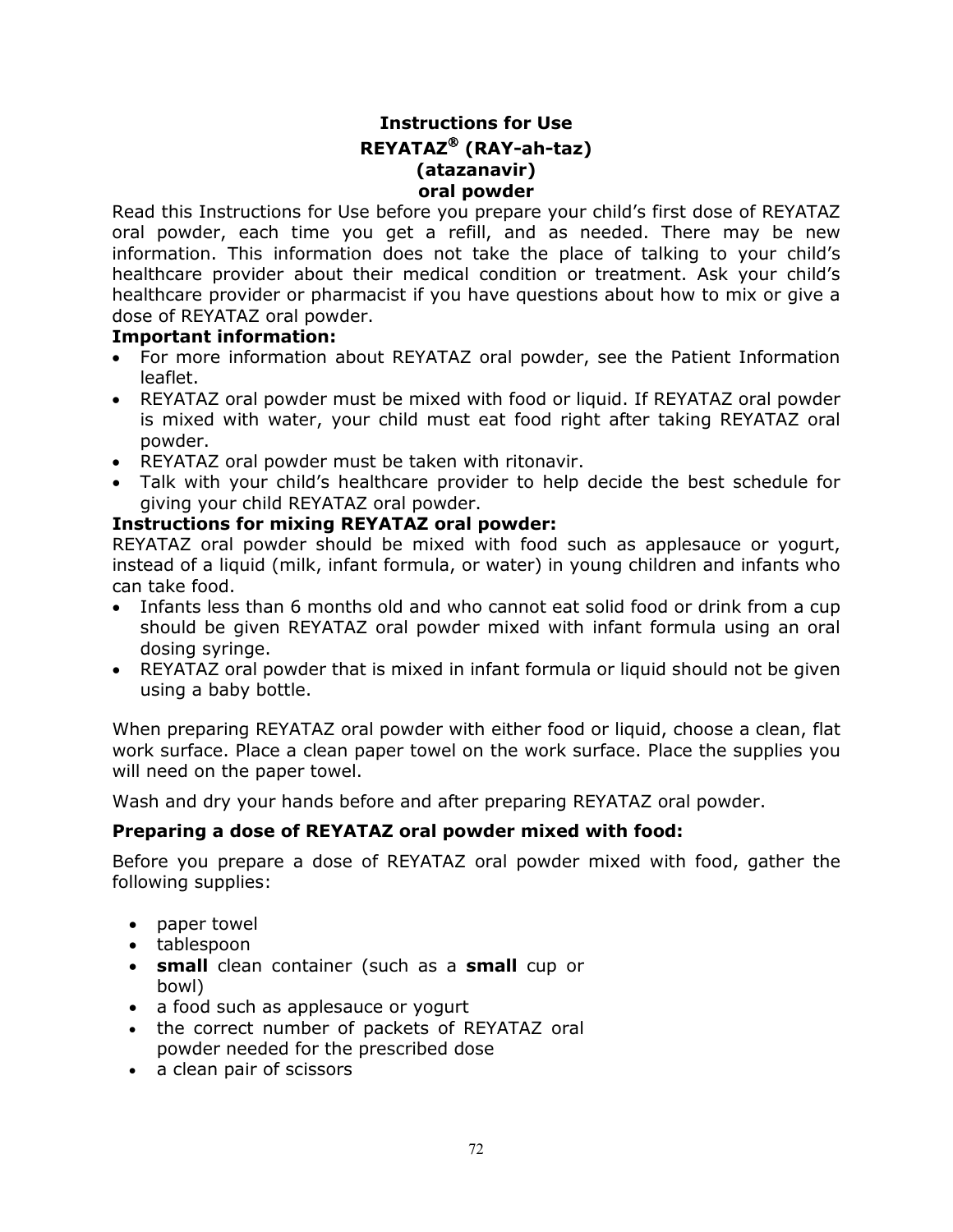**Step 1.** Place at least 1 tablespoon of a food such as applesauce or yogurt in the small container (see Figure A).

**Step 2.** Tap the packet of REYATAZ oral powder to settle the contents to the bottom of the packet (see Figure B).

**Step 3.** Using a clean pair of scissors, cut open the packet on the dotted line (see Figure C).













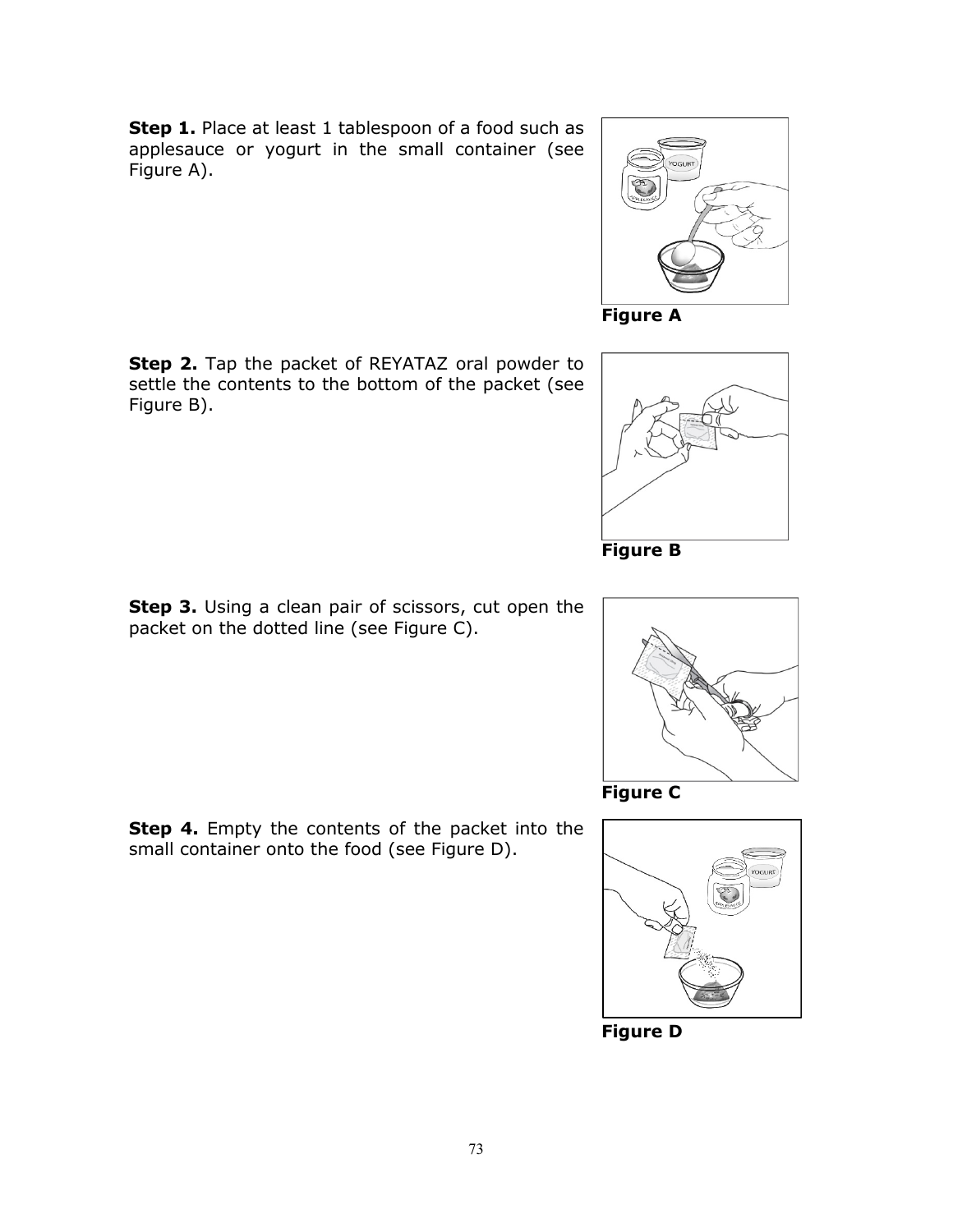### **Repeat Steps 2 through 4 for each packet of REYATAZ oral powder needed for the total prescribed dose.**

**Step 5.** Use a tablespoon to gently mix the powder and the food together (see Figure E).



**Figure E**

Steps 6 through 8 must be completed **within 1 hour** of mixing the medicine.

**Step 6.** Use the tablespoon or a small spoon to feed the REYATAZ oral powder and food mixture to your child. Look in your child's mouth to make sure that all of the mixture is swallowed.

**Step 7.** Add 1 tablespoon more of food to the empty container and gently stir to mix with any contents that may still be in the container.

**Step 8.** Use the tablespoon or a small spoon to feed your child the mixture, making sure your child has swallowed all of the mixture.

**Step 9.** Give your child ritonavir as prescribed right after taking REYATAZ oral powder.

**Step 10.** Wash the container and tablespoon. Allow the container and spoon to dry. Throw away the paper towel and clean the work surface.

# **Preparing a dose of REYATAZ oral powder mixed with liquid in a small drinking cup:**

Before you prepare a dose of REYATAZ oral powder mixed with liquid in a small drinking cup, gather the following supplies: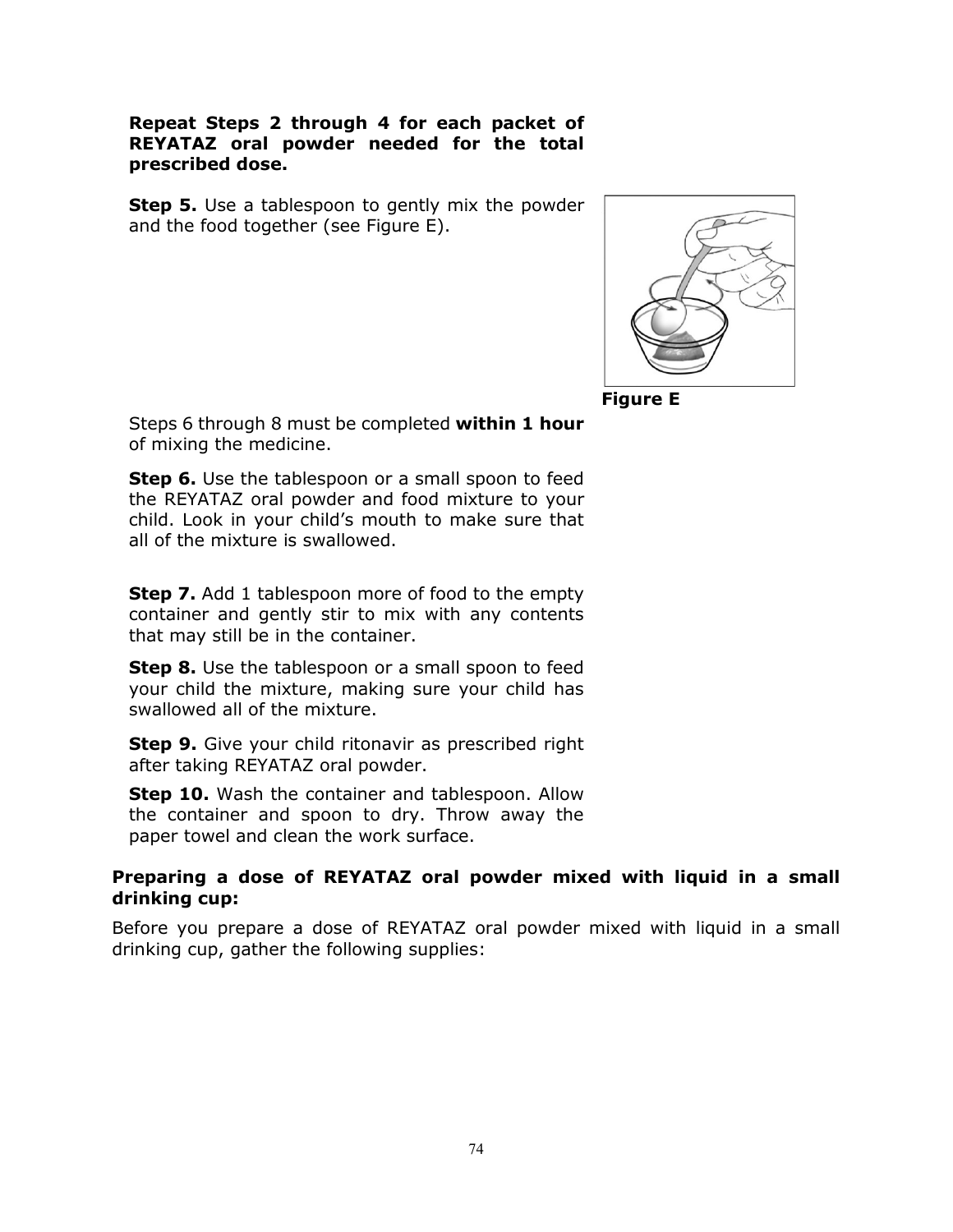- paper towel
- spoon
- 30 milliliter (mL) medicine cup (ask your pharmacist for this). See Figure F.
- small drinking cup
- liquid such as milk or water
- the correct number of packets of REYATAZ oral powder needed for the prescribed dose
- a clean pair of scissors

**Step 1.** Using the 30 mL medicine cup, pour at least 30 mL of liquid into the small drinking cup (see Figure G).















**Figure H**



75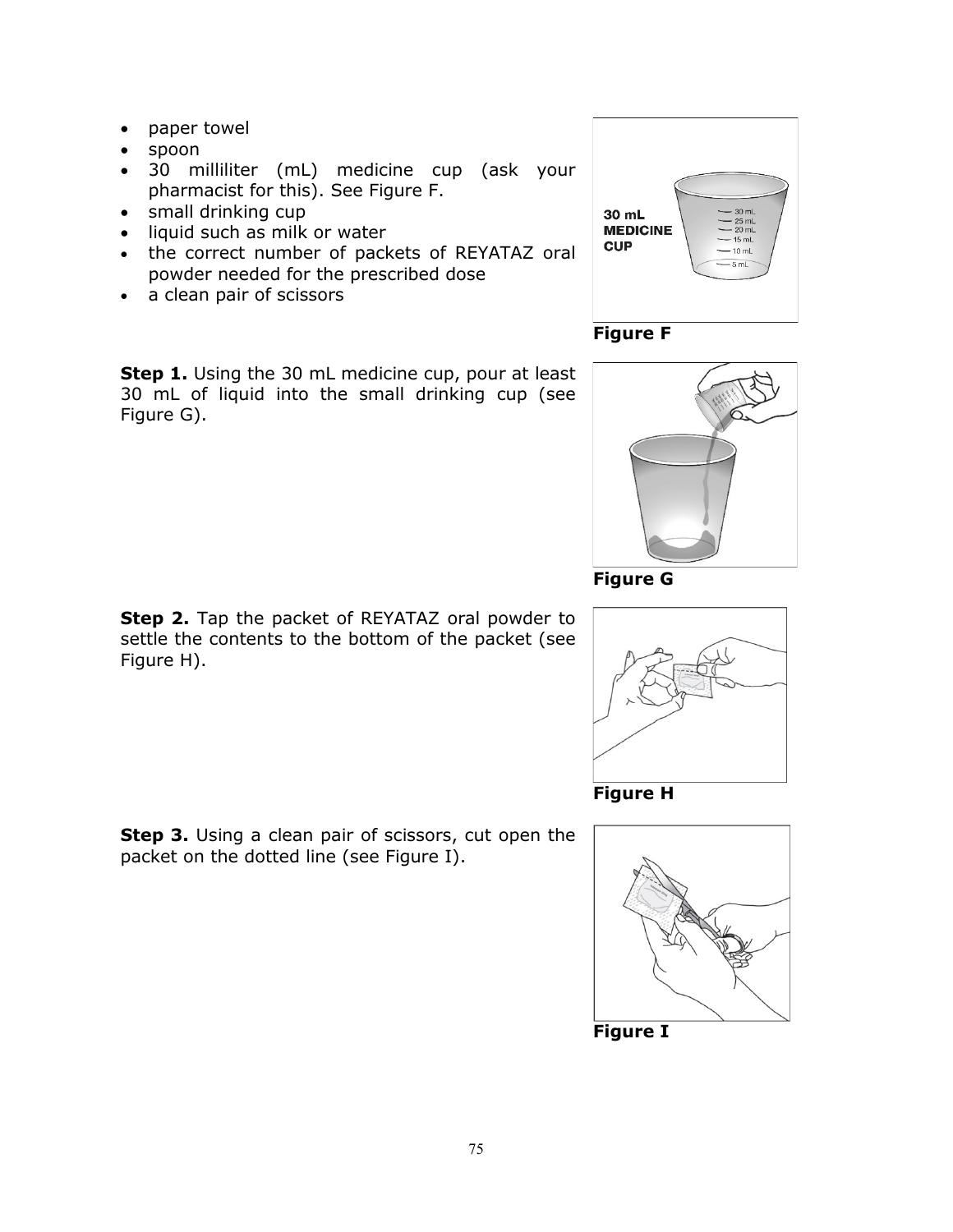**Step 4.** Empty the contents of the packet into the small drinking cup (see Figure J).



**Figure J**

## **Repeat Steps 2 through 4 for each packet of REYATAZ oral powder needed for the total prescribed dose.**

**Step 5.** Hold the small drinking cup with one hand. With your other hand, use the spoon to gently mix the powder and the liquid (see Figure K).



**Figure K**

Steps 6 and 7 must be completed **within 1 hour** of mixing the medicine.

**Step 6.** Have your child drink all of the mixture in the small drinking cup.

**Step 7.** To make sure there is no mixture left in the small drinking cup add 15 mL more liquid to the small drinking cup:

- Stir with the spoon.
- **Repeat Step 6 above.**

**If REYATAZ oral powder is mixed with water, your child must eat food right after taking REYATAZ oral powder.**

**Step 8.** Give your child ritonavir as prescribed right after taking REYATAZ oral powder.

**Step 9.** Wash the small drinking cup, medicine cup, and spoon. Allow the small drinking cup, medicine cup, and spoon to dry. Throw away the paper towel and clean the work surface.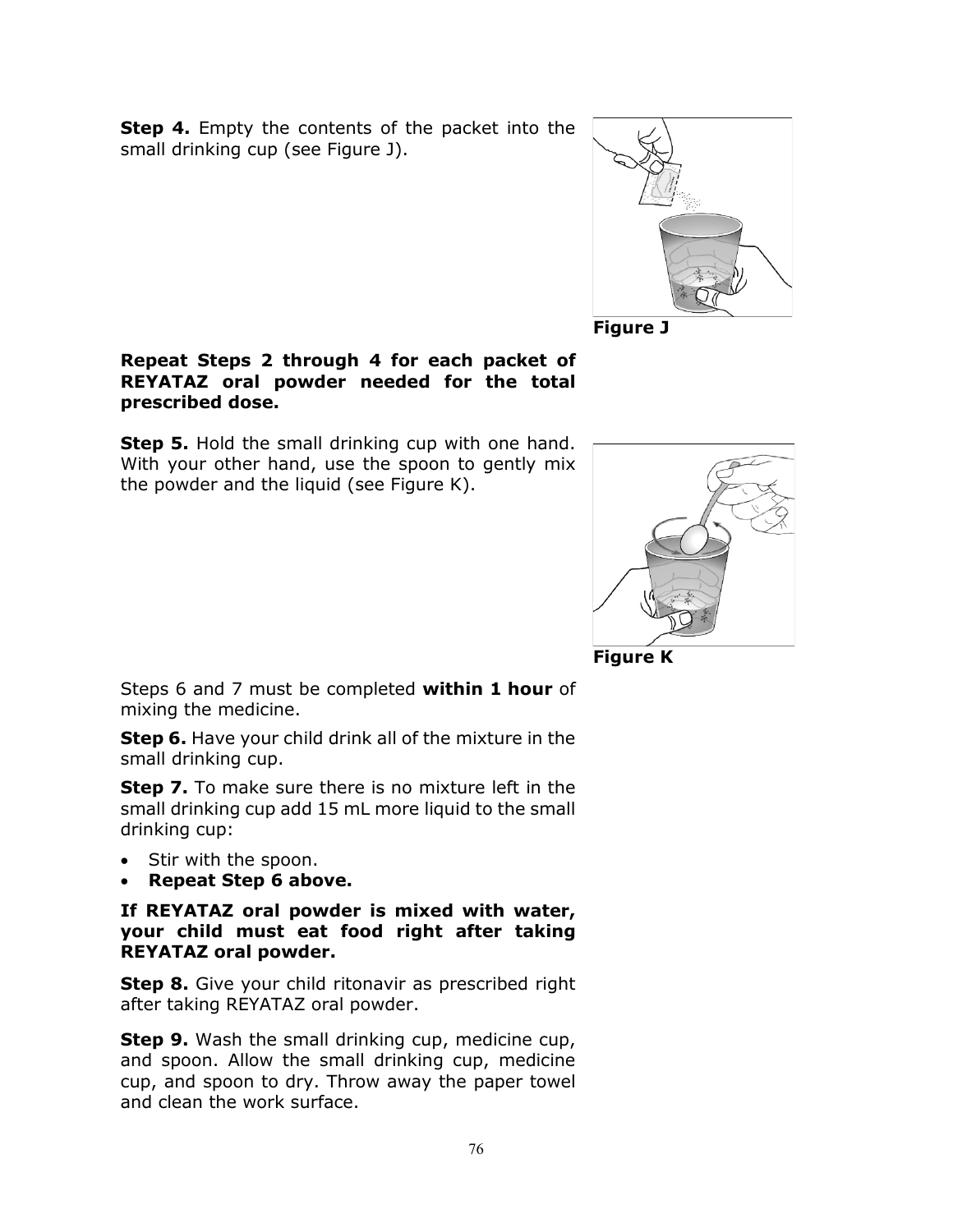### **Preparing a dose of REYATAZ oral powder mixed with liquid infant formula using an oral dosing syringe and a small medicine cup:**

Before you prepare a dose of REYATAZ oral powder mixed with infant formula using an oral dosing syringe, gather the following supplies:

- paper towel
- small spoon
- 30 milliliter (mL) medicine cup (ask your pharmacist for this). See Figure L.
- 10 mL oral dosing syringe (ask your pharmacist for this). See Figure L.
- infant formula
- the correct number of packets of REYATAZ oral powder needed for the prescribed dose
- a clean pair of scissors **Figure L**

**Step 1.** Prepare the infant formula according to the directions on the infant formula package.

**Step 2.** Pour 10 mL of infant formula into the medicine cup (see Figure M).





**Figure M**

**Step 3.** Tap the packet of REYATAZ oral powder to settle the contents to the bottom of the packet (see Figure N).



**Figure N**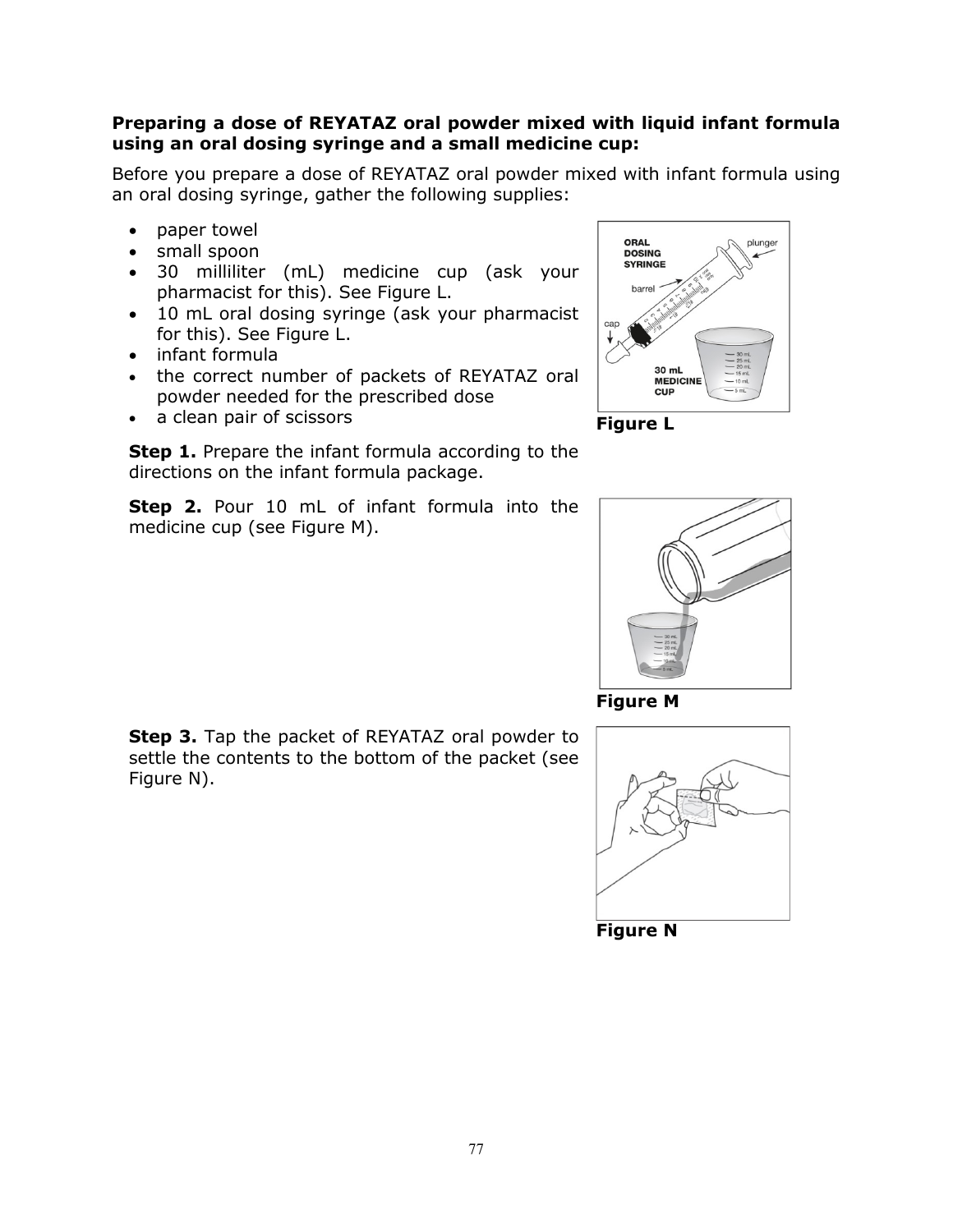**Step 4.** Using a clean pair of scissors, cut open the packet on the dotted line (see Figure O).



**Figure O**

**Step 5.** Empty the contents of the packet into the medicine cup (see Figure P).



**Step 6.** Hold the medicine cup with one hand. With your other hand, use the small spoon to gently mix the powder and the infant formula (see Figure Q).





Steps 7 through 9 must be completed **within 1 hour** of mixing the medicine.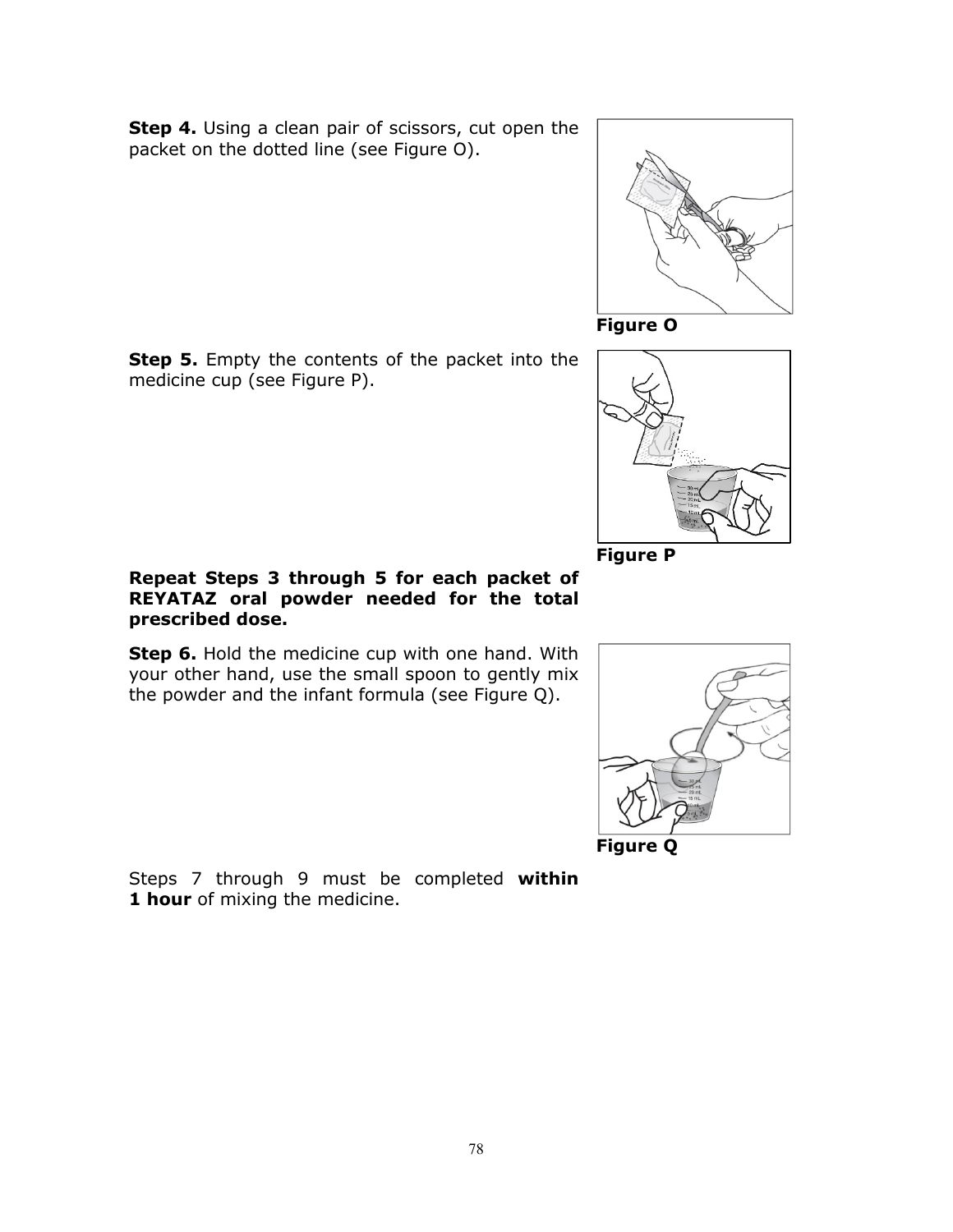**Step 7.** Draw up the powder and infant formula mixture into the oral dosing syringe as follows:

• Check that the plunger is completely pushed into barrel of the syringe (see Figure R).

Place the tip of the syringe into the powder and infant formula mixture in the medicine cup (see Figure S).

• Slowly pull back on the plunger and draw up 10 mL of the mixture (see Figure T).

**Step 8.** Place the tip of the oral dosing syringe in your baby's mouth along the inner cheek on either the right or left side (see Figure U). Slowly push on the plunger to give your baby all of the REYATAZ oral powder and infant formula mixture.

• Draw up any remaining mixture with the oral dosing syringe and repeat until all of the mixture has been given to the baby.







**Figure S**